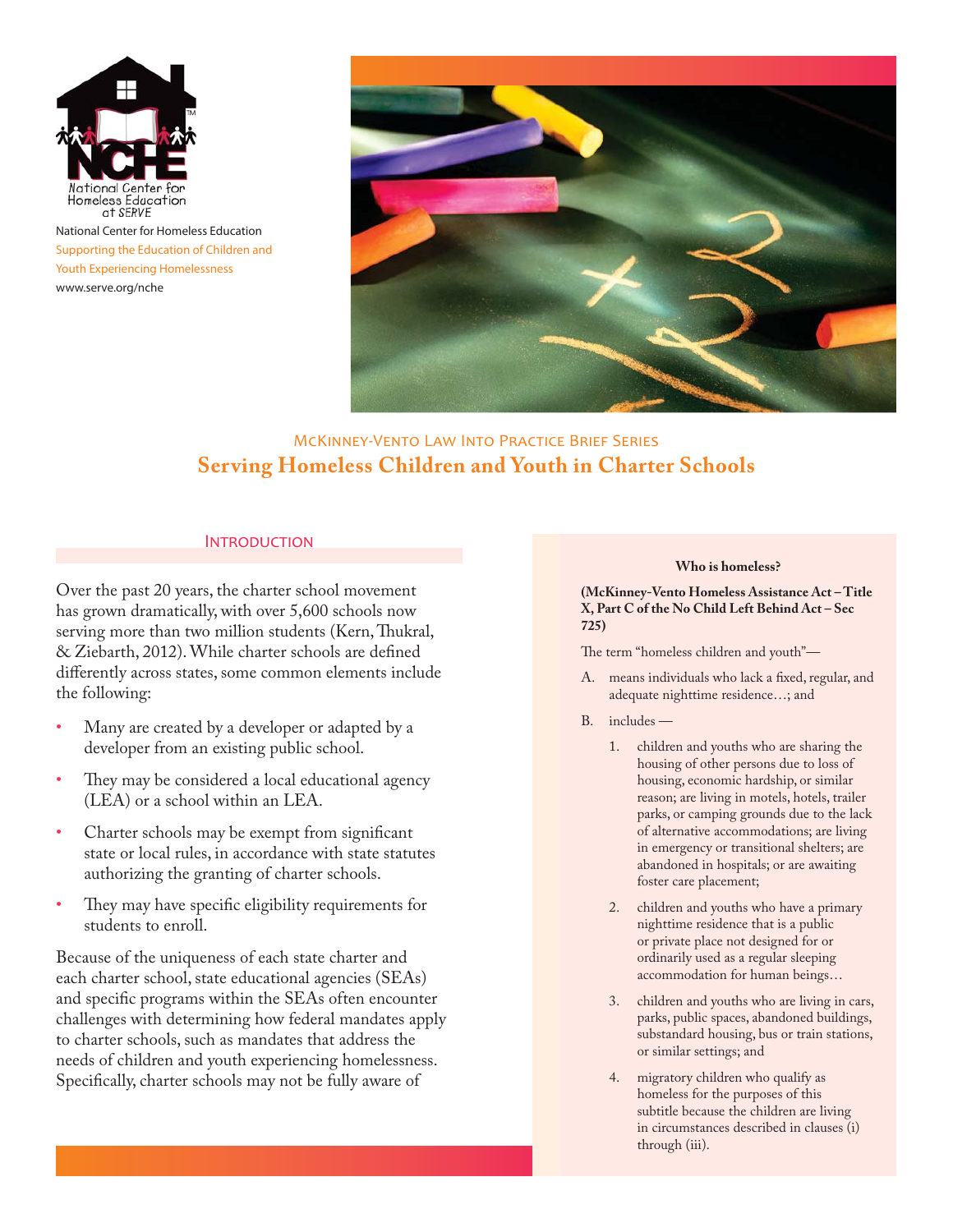the right of students who become homeless to remain in their school of origin, if the LEA determines that it is in the best interest of the child in consultation with the parent or guardian, or to share the cost and responsibility for transportation to and from the school of origin if the parent, guardian or youth requests it. Furthermore, they should be prepared to offer a dispute resolution process at the LEA and SEA levels if the student or parent/guardian disagrees with the school placement decision of the LEA or has encountered a barrier to enrollment.

Subtitle VII-B of the McKinney-Vento Homeless Assistance Act (hereafter referred to as *the McKinney-Vento Act*) describes the rights and services to which all children and youth experiencing homelessness are entitled. The law also specifies the responsibilities of LEAs and schools to ensure that homeless students can receive a free, appropriate public education and to remove barriers to homeless students' school access, attendance, and success. (To review the full text of the McKinney-Vento Act, visit http://center.serve.org/nche/legis/mv.php)

Charter schools that are LEAs or schools within LEAs must implement the requirements of the McKinney-Vento Act just as any other LEA or school to ensure that homeless students have access to and can succeed in their education. Services include those both for students who become homeless while attending a charter school as well as for homeless students who wish to enroll in a charter school.

This brief, developed by the National Center for Homeless Education, summarizes McKinney-Vento Act mandates for LEAs and schools. The brief includes additional explanation on two issues about which charter schools have frequently raised questions: transportation, specifically to and from the school of origin, and enrollment policies, which may create barriers for homeless students.

The brief includes the following sections:

Requirements in the McKinney-Vento Act for all LEAs

- McKinney-Vento Act Requirements for Schools
- Transportation Requirements as They Apply to Charter Schools
- Enrollment Requirements as They Apply to Charter Schools
- Free Meals and Snacks for Homeless Students
- Coordination between State Homeless Education Programs and Charter Schools
- Learning About the McKinney-Vento Act and its Implementation

The brief includes examples of states and charter schools that have implemented strategies for serving homeless children and youth. Related excerpts from the law and Non-regulatory Guidance are included at the conclusion of this brief.

# REQUIREMENTS IN THE MCKINNEY-VENTO ACT FOR ALL LEAS

The McKinney-Vento Act includes a number of requirements for LEAs, which also apply to charter schools that are LEAs. These requirements include the following [42 U.S.C. §  $11432(g)(3)$ :

# LEAs must

- continue a homeless child's education in the school of origin or enroll a homeless child in any public school that a non-homeless student who lives in the attendance area where the family is temporarily staying can attend, according to the child's best interest;
- provide written notice to parents, including a statement regarding the right to appeal, when the LEA sends the child to a school other than the one that the parents or guardians request;
- enroll a homeless child or youth immediately in school, even if the child or youth is unable to produce required records;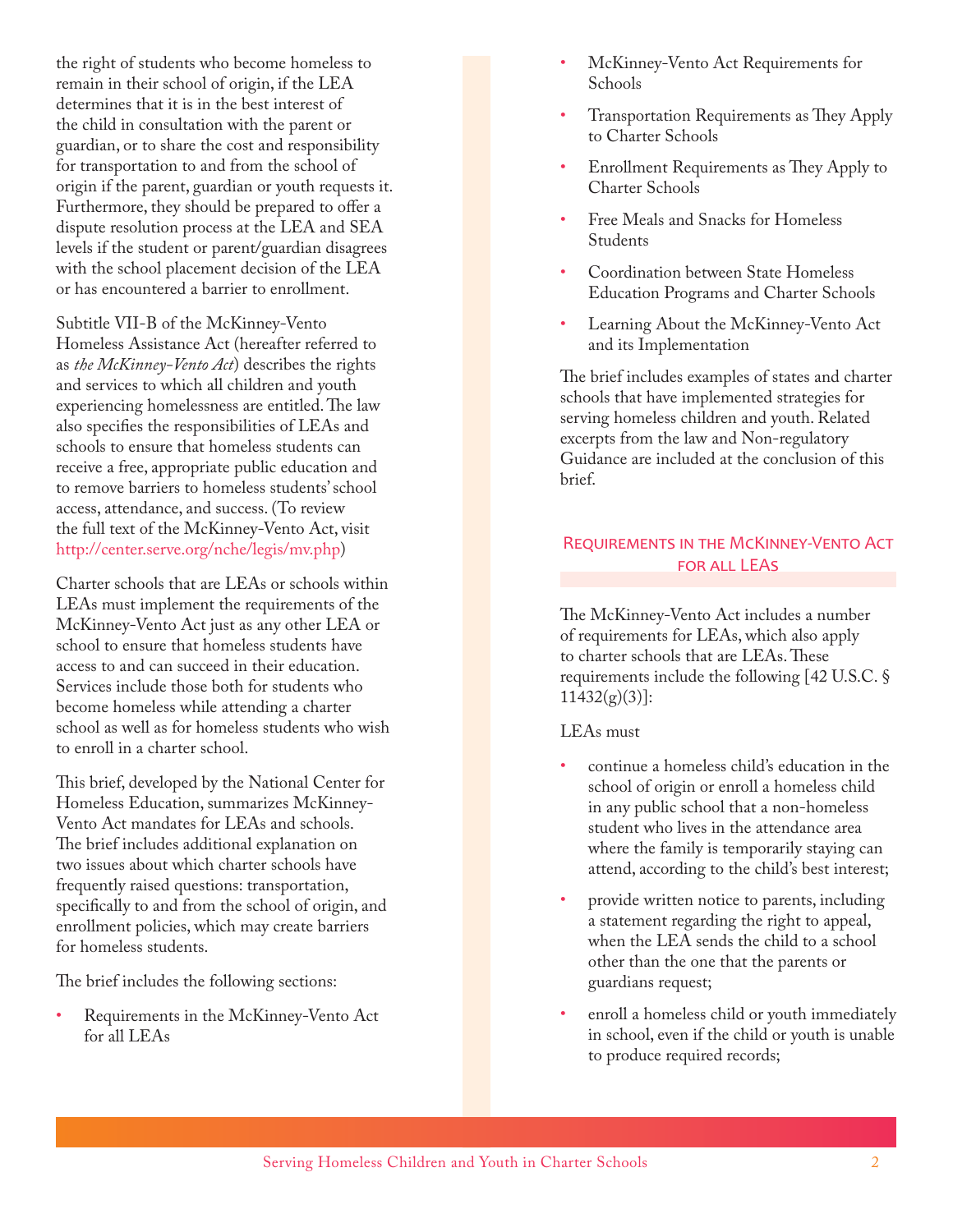- make records available in a timely fashion when a homeless child or youth enters a new school or school district;
- provide services to homeless students that are comparable to those offered to other students (this would include providing transportation services comparable to those provided to other students);
- coordinate with local service agencies or programs that provide services to homeless children and youth;
- appoint a local homeless education liaison (hereafter referred to as *local liaison*) to ensure that:
	- » homeless children and youth are identified, enrolled in school, and linked to services;
	- » parents and guardians of homeless children are informed of their educational rights;
	- public notice of rights is disseminated;
	- disputes are carried out under the state's McKinney-Vento dispute resolution process; and
	- » parents and guardians of homeless children are informed of all transportation services, including transportation to and from the school of origin;
- coordinate with the SEA, community, and school personnel responsible for providing services to homeless children and youth; and
- review and revise policies that may act as barriers to the enrollment of homeless children and youth.

All LEAs are required to submit data on homeless students enrolled in their schools [42 U.S.C. § 11434(h)(1)]. LEAs collect homeless student data on an annual basis and submit the data to the SEA for the Consolidated State Performance Report (CSPR).

# MCKINNEY-VENTO ACT REQUIREMENTS **FOR SCHOOLS**

Schools are required to carry out the policies established by the LEA for implementing the McKinney-Vento Act, with the guidance and support of the local liaison. Charter schools that are considered part of an LEA must carry out these responsibilities, as well.

School responsibilities include the following:

- identifying homeless children and youth;
- enrolling homeless children and youth, including unaccompanied homeless youth, immediately; and
- providing services for and linking them to services to support their academic success.

Following are some common ways schools support the education of homeless students:

- assisting the family with obtaining records for enrollment;
- assessing the children's academic needs and provide tutoring or other support to ensure that they will be successful during the stressful time of experiencing homelessness;
- ensuring the children have needed school supplies;
- providing time and space for a child or youth who does not have a proper study environment outside of school to complete homework or work on school projects;
- ensuring that a homeless child is not punished for behavior related to his or her homelessness, such as tardiness or not completing homework, and providing support to address the behaviors;
- waiving fees and removing barriers to students' participation in extracurricular activities;
- discussing needs the family, children, or youth have, and linking them with community services;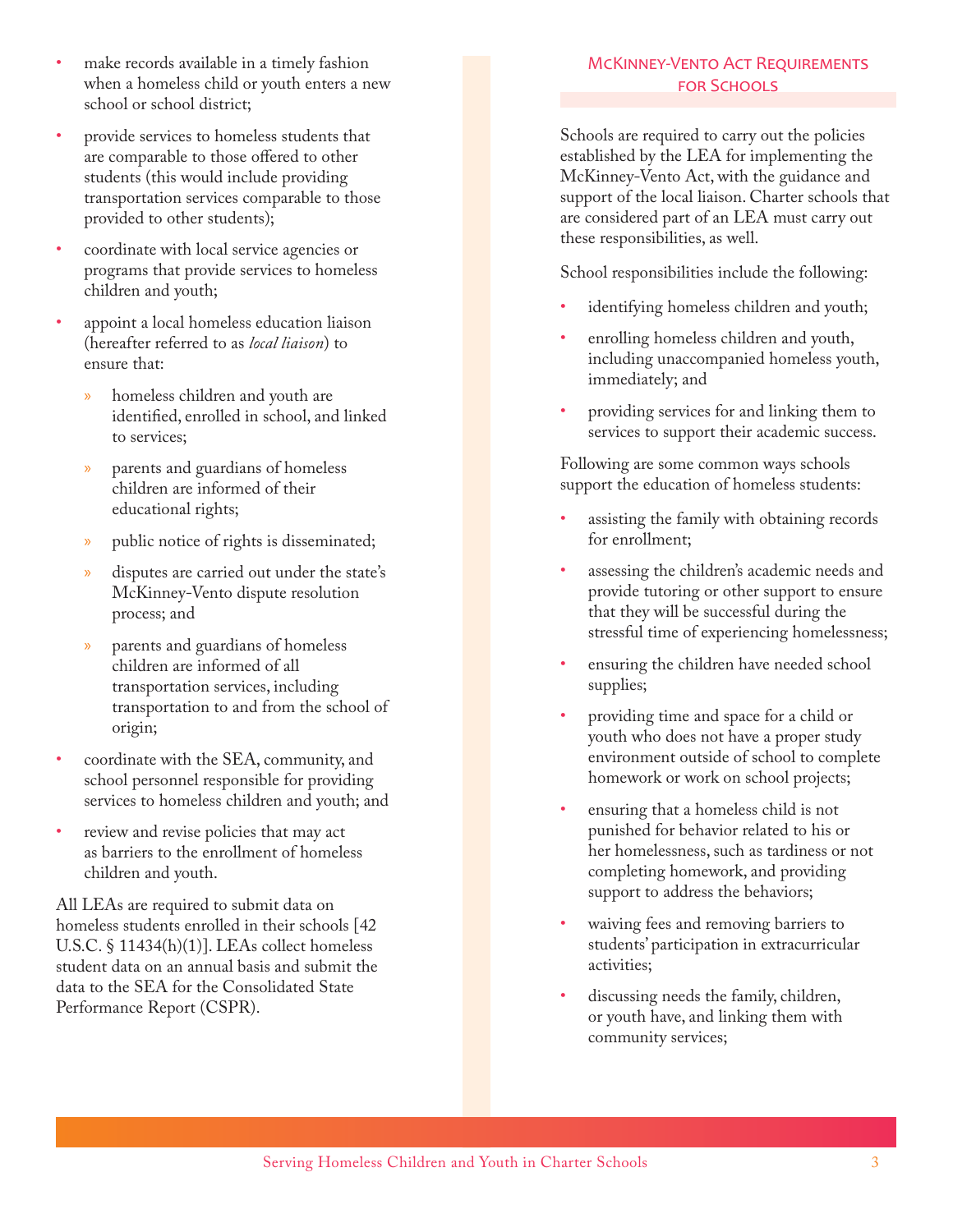- developing a resource or referral list to provide to families and youth who may not be familiar with community resources; and
- maintaining the family's, children's, or youth's confidentiality related to their living situation.

The McKinney-Vento Act prohibits the segregation of homeless students in separate classrooms or in separate schools [42 U.S.C. § 11432(c)(3)(A)]. Segregating homeless students stigmatizes them on the basis of their homelessness and isolates them from what most want more than anything else – being with their peers and having as "normal" of a mainstream school experience as possible.

### TRANSPORTATION REQUIREMENTS AS THEY APPLY TO CHARTER SCHOOLS

### **Transportation to and from the School of Origin**

If an LEA determines that remaining in the school of origin is in the best interest of a child or youth who becomes homeless, the LEA must provide transportation to and from the school of origin at a parent's or guardian's request (or at the request of a local liaison on behalf of an unaccompanied homeless youth) [42 U.S.C. §  $11432(g)(1)(J)(iii)$ . The definition of school of origin is the school that the child or youth attended when permanently housed or the school in which the child or youth was last enrolled [42 U.S.C. § 11432(g)(3)(G)].

The McKinney-Vento Act further states that when a homeless student who moves from one LEA to another wishes to remain in the school of origin and the parent or guardian requests transportation, the two LEAs must agree on a method to share the responsibility and costs for providing the child with transportation to and from the school of origin. If they are unable to agree on a method, they must share the responsibility and cost of the transportation equally  $[42 \text{ U.S.C. } \S 11432(g)(1)(J)(iii)(II)].$ 

Similarly, a charter school that is considered an

LEA must provide transportation for a homeless student to remain in the charter school as his or her school of origin, if requested. To the extent that transportation is a barrier to school attendance, LEAs, including charter schools that are LEAs, must provide transportation to and from the school of origin even if they do not provide transportation for any other students.

Charter schools should include funds for transporting homeless students to and from their school of origin in their annual budget. Charter schools should explore the use of public transportation and community partnerships, or consider reimbursing homeless parents for mileage for driving their children to school or providing them with gas vouchers.

In developing policies and strategies for implementing the school of origin transportation provisions in the McKinney-Vento Act, charter school administrators should contact the State Coordinator for Homeless Education (hereafter referred to as *State Coordinator*) to see if state policies are in place that address the coordination of transportation between charter schools and LEAs, and meet with the local liaisons and pupil transportation directors in the LEAs where its homeless students are likely to move and discuss the development of a transportation agreement to share the cost and responsibility of transportation.

Title I, Part A funds cannot be used to provide transportation for homeless children to remain in the school of origin. Because the McKinney-Vento Act requires LEAs to provide transportation to and from the school of origin, the use of Title I, Part A funds to provide such services would be considered supplanting and is therefore not permissible (U.S. Department of Education, 2004, p. 21). However, there are instances when Title I, Part A funds may be used for transportation. The Non-regulatory Guidance states, "It may be appropriate in certain circumstances for an LEA to use Title I, Part A funds to transport formerly homeless students to or from their school of origin for the remainder of the school year in which they become permanently housed" (U.S. Department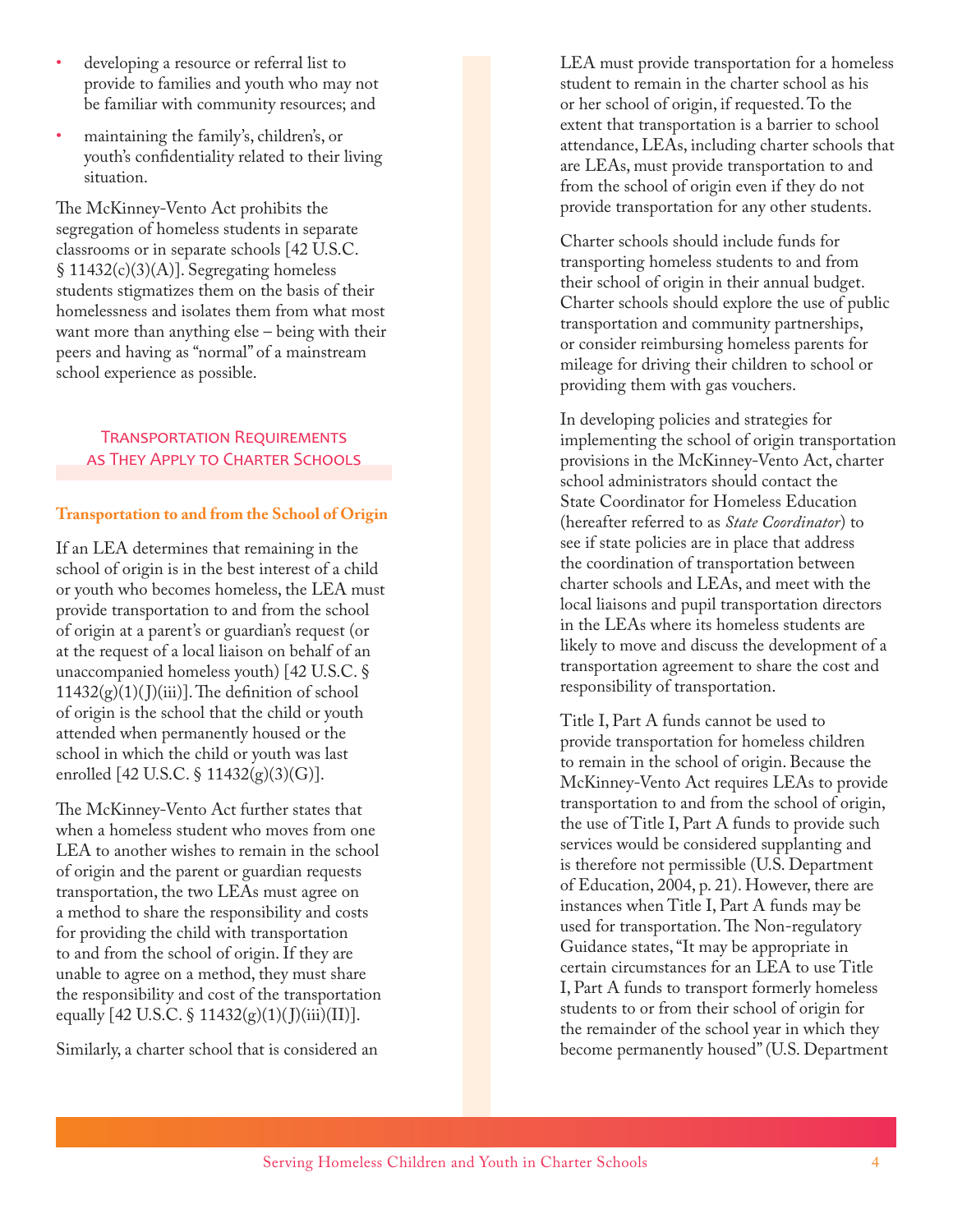of Education, 2004, p. 27).

### **General Transportation Requirements for Homeless Students**

In the McKinney-Vento Act, general transportation for homeless students falls under comparable services  $[42 \text{ U.S.C.} \$ 11432(g)(4)].$ LEAs are required to provide transportation services to homeless students comparable to those provided to other students. However, some situations exist in which an LEA must provide transportation assistance for a homeless child that may exceed what is provided to other children. LEAs and schools are required to remove barriers to the school enrollment and attendance of homeless children and youth, including transportation barriers. As such for example, in an instance where an LEA does not provide student transportation in general but a homeless child has to walk across a busy intersection to get to school without a parent or guardian, the LEA must ensure that the child can get to and from school safely.

### STATE-LEVEL TECHNICAL ASSISTANCE ON **TRANSPORTATION**

The Florida Department of Education issued a technical assistance paper that addresses the provision of transportation for homeless students by encouraging new charter schools founders and school district representatives to discuss ways to make "arrangements so that transportation is not a barrier to equal access for homeless students residing within a reasonable distance of the charter school as determined in its charter." Download: http://www.floridaschoolchoice.org/information/ Charter\_schools/files/Homeless\_Student\_ Transportation\_TAP.pdf.

# ENROLLMENT REQUIREMENTS AS THEY APPLY TO CHARTER SCHOOLS

While the McKinney-Vento Act requires the immediate enrollment of homeless students, some charter schools have specific criteria for enrollment. Only those homeless students who meet the criteria would be eligible to enroll.

Many charter schools have enrollment caps and would violate their charters if the cap were exceeded. In these instances, a charter school would not have to enroll a homeless student but should assist the parents with finding another school in the local attendance area where the family is staying. The charter school should contact the LEA's local liaison for assistance in this effort<sup>1</sup>.

Many charter schools have deadlines for enrollment or lotteries to determine which students may enroll. Families experiencing homelessness and high mobility could be disadvantaged by these requirements if they are not in the area when the deadline or lottery occurs. Charter schools should provide equal opportunity for homeless students to attend, and revise policies that constitute barriers to enrollment. One example is to extend the application deadline for identified homeless students if it were missed because the student, parent, or guardian experiencing homelessness did not receive written information mailed by the district, if there are still enrollment slots available or if the lottery has not already occurred.

## FREE MEALS AND SNACKS FOR HOMELESS STUDENTS

#### Students experiencing homelessness are

<sup>1</sup> Charter school enrollment policies, including enrollment caps, however, may not be used to override a homeless student's right to continue his or her education in the school of origin for the duration of homelessness in any case in which the student becomes homeless between academic years or during an academic year, or for the remainder of the academic year,if the student becomes permanently housed during an academic year, as established by 42 U.S.C. § 11432 (g)(3)(A)(i).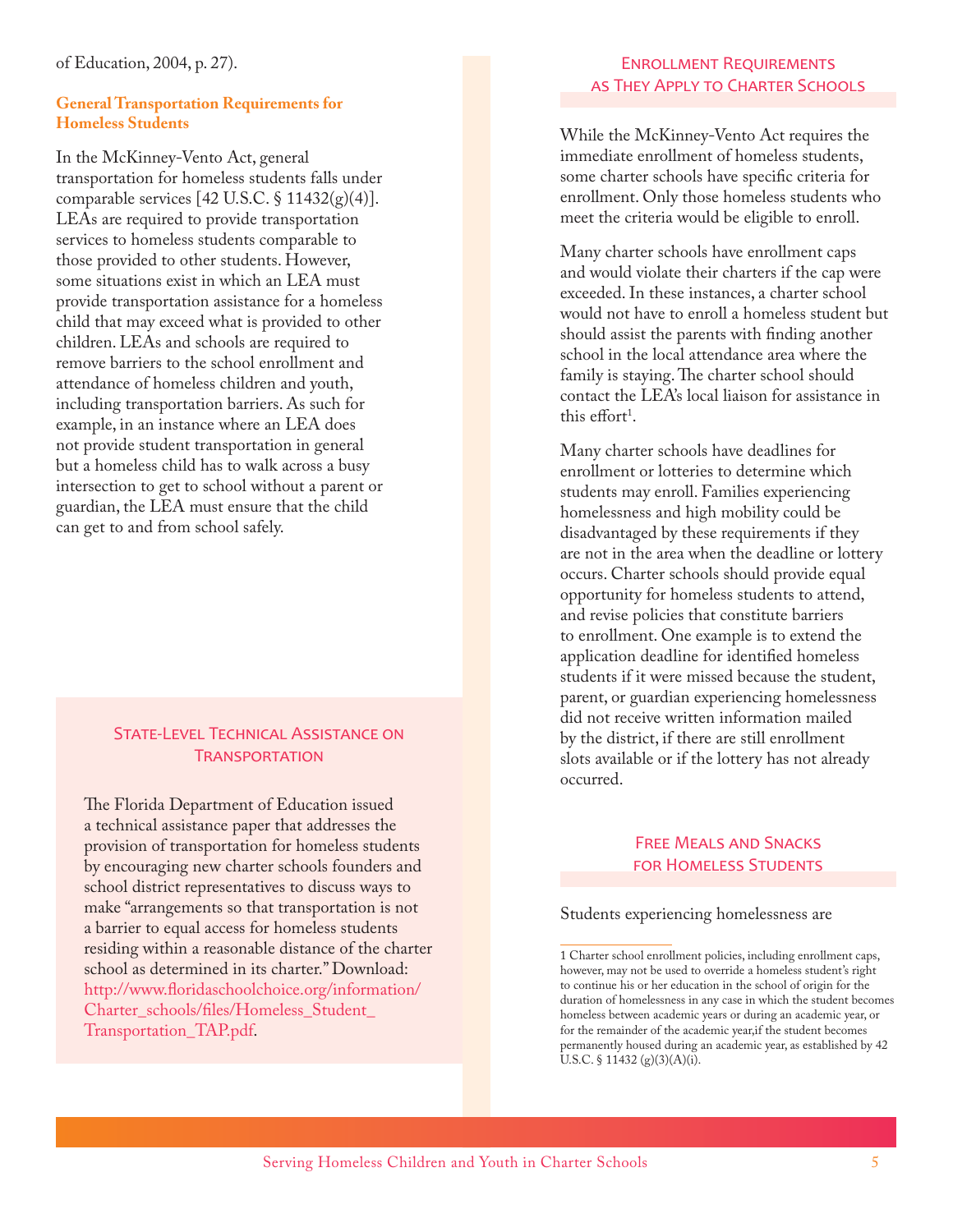automatically eligible for free meals through the federal school meal programs; yet, if a school does not have a federal meal program, there is no obligation to provide students with food. Nevertheless, since there is a strong correlation between adequate nutrition and academic achievement, many charter schools that do not participate in a federal school meal program choose to provide homeless students with food. Strategies include the following:

- Establish business partnerships or community collaborations with restaurant franchises, food pantries, or faith-based organizations.
- Link families with food banks so that they may send meals and snacks to school with their children.

While not designed to meet all of a homeless child's nutritional needs, the Title I, Part A set-aside funds for homeless students may be used, for example, to provide snacks or food during a tutoring program. (U.S. Department of Education, 2004, p. 36).

# **COORDINATION BETWEEN** STATE HOMELESS EDUCATION PROGRAMS **AND CHARTER SCHOOLS**

Coordination between charter schools (and agencies administering charter schools) and the state homeless education program will ensure that homeless children and youth have equal access to attend charter schools. Examples of

## STATE-LEVEL COLLABORATIONS TO SERVE HOMELESS STUDENTS IN CHARTER SCHOOLS

**New York:** New York State developed a Charter School Guidance Q&A that specifies the obligations charter schools have to provide educational rights to children and youth experiencing homelessness. Download: http:// www.nysteachs.org/media/NYSED\_Charter%20School%20Guidance.pdf.

**Washington, DC:** In Washington, DC, the state homeless education office and charter board made solid attempts to ensure that

- homeless liaisons were identified and fully aware of their roles and responsibilities;
- referral forms were available to charter school administrators, counselors, social workers, etc.;
- related guidance materials and support resources were well-placed and noticeable; and
- stakeholders were clear on the requirements and related available supports starting with who the site level liaisons were and their core responsibilities.

McKinney-Vento requirements are provided in the charter board's policy and procedural manual.

**North Carolina:** The North Carolina State Coordinator includes charter schools in local monitoring and has specific questions in the monitoring protocol for charter schools.

**Missouri:** In Missouri, charter school renewals must submit a document with policies and procedures. The state charter school director has the State Coordinator review the document to ensure that it includes policies that address how homeless students are enrolled and served.

**Polk County, FL:** In Polk County, administrators for all title programs (including McKinney-Vento) began to build relationships with a new charter school soon after it formed by meeting with charter school administrators to review their responsibilities under title programs and on what aspects they would be monitored.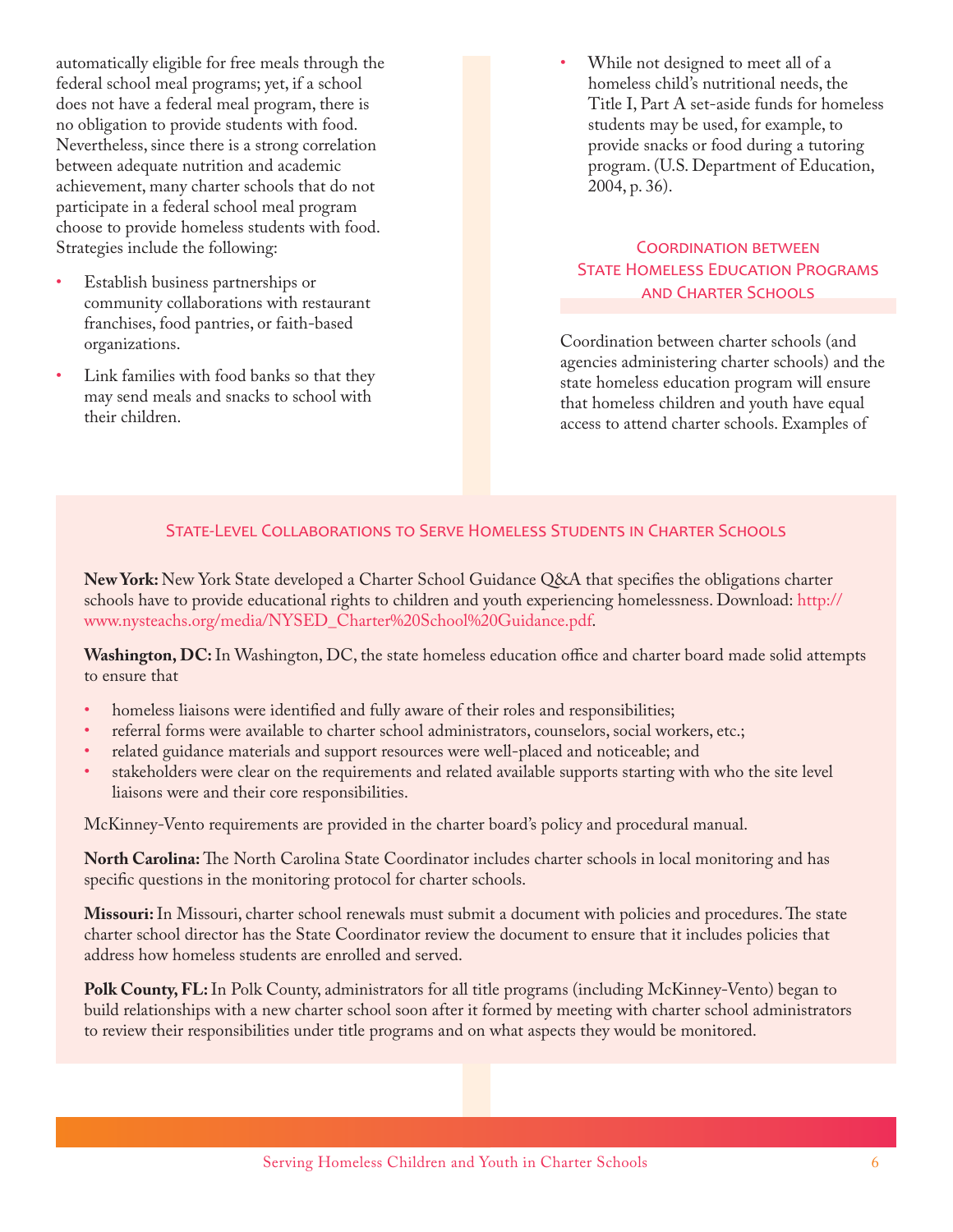coordination from states include

- SEA policies or charter board policies that specify ways charter schools must enroll and serve homeless children and youth,
- State Coordinators offering training to charter school administrators,
- State Coordinators including charter schools in local monitoring for implementation of the McKinney-Vento Act, and
- charter school authorizers including indicators specific to enrolling and serving homeless students in their annual reviews of charter schools.

# LEARNING ABOUT THE MCKINNEY-VENTO ACT AND ITS IMPLEMENTATION

The following strategies will help administrators and local liaisons or homeless contacts in charter schools learn more about implementing the McKinney-Vento Act:

- Contact the State Coordinator.
- Attend national, state, and local trainings on the McKinney-Vento Act and serving homeless children and youth.
- R5 View resources on the National Center for Homeless Education (NCHE), website at http://center.serve.org/nche and attend NCHE's regularly scheduled webinars.
- R5 Review NCHE's *Local Homeless Education Liaison Toolkit* at http://center.serve.org/ nche/pr/liaison\_toolkit.php.

### REFERENCES

- Kern, N., Thukral, R., & Ziebarth, T. (2012). *A mission to serve: How public charter schools are designed to meet the diverse demands of our communities.* Washington, DC: National Alliance for Public Charter Schools. Retrieved from http://publiccharters.org/data/files/ Publication\_docs/NAPCS\_DiverseMo delBrief\_5\_16\_12\_20120511T164623. pdf
- McKinney-Vento Homeless Assistance Act of 2001, 42 U.S.C. §§11431–11435 (2002). Retrieved from http://www2.ed.gov/ programs/homeless/legislation.html
- U.S. Department of Education. (2004). *Education for Homeless Children and Youth program non-regulatory guidance*. Retrieved from http://www2.ed.gov/ programs/homeless/guidance.pdf
- U.S. Department of Education. (2009). *Using Title I, Part A ARRA Funds for Grants to Local Educational Agencies to Strengthen Education, Drive Reform, and Improve Results for Students*. Retrieved from http://www2.ed.gov/policy/gen/leg/ recovery/guidance/titlei-reform.pdf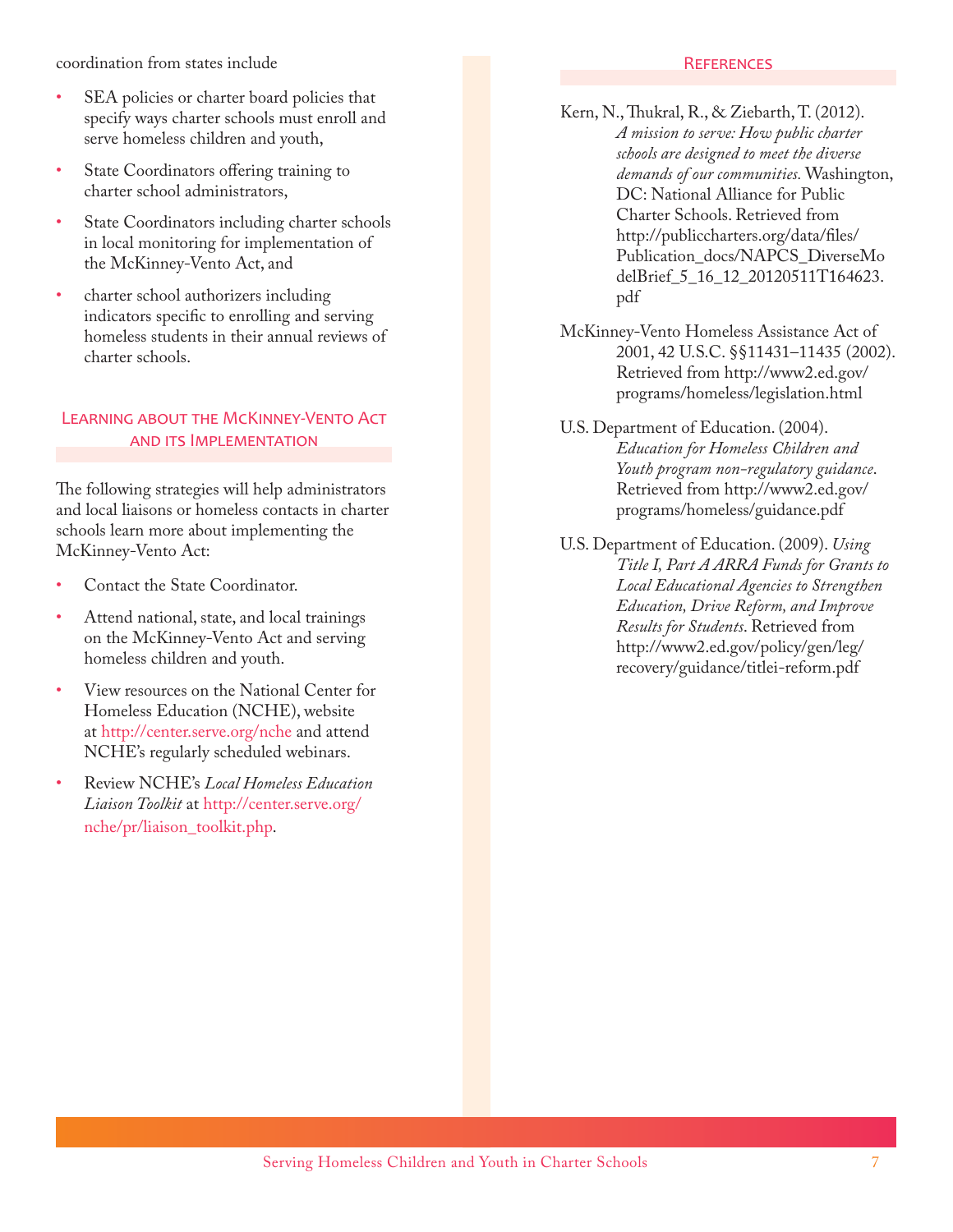## **42 U.S.C. § 11432(g)(3) through 42 U.S.C. § 11432(g)(7)**

### (3) LOCAL EDUCATIONAL AGENCY REQUIREMENTS

- (A) In general The local educational agency serving each child or youth to be assisted under this part shall, according to the child's or youth's best interest—
	- (i) continue the child's or youth's education in the school of origin for the duration of homelessness—
		- (I) in any case in which a family becomes homeless between academic years or during an academic year; or
		- (II) for the remainder of the academic year, if the child or youth becomes permanently housed during an academic year; or
	- (ii) enroll the child or youth in any public school that nonhomeless students who live in the attendance area in which the child or youth is actually living are eligible to attend.
- (B) BEST INTEREST In determining the best interest of the child or youth under subparagraph (A), the local educational agency shall—
	- (i) to the extent feasible, keep a homeless child or youth in the school of origin, except when doing so is contrary to the wishes of the child's or youth's parent or guardian;
	- (ii) provide a written explanation, including a statement regarding the right to appeal under subparagraph (E), to the homeless child's or youth's parent or guardian, if the local educational agency sends such child or youth to a school other than the school of origin or a school requested by the parent or guardian; and
	- (iii) in the case of an unaccompanied youth, ensure that the homeless liaison designated under paragraph (1) ( J)(ii) assists in placement or enrollment decisions under this subparagraph, considers the views of such unaccompanied youth, and provides notice to such youth of the right to appeal under subparagraph (E).
- (C) ENROLLMENT
	- (i) The school selected in accordance with this paragraph shall immediately enroll the homeless child or youth, even if the child or youth is unable to produce records normally required for enrollment, such as previous academic records, medical records, proof of residency, or other documentation.
	- (ii) The enrolling school shall immediately contact the school last attended by the child or youth to obtain relevant academic and other records.
	- (iii) If the child or youth needs to obtain immunizations, or immunization or medical records, the enrolling school shall immediately refer the parent or guardian of the child or youth to the local educational agency liaison designated under paragraph (1)( J)(ii), who shall assist in obtaining necessary immunizations, or immunization or medical records, in accordance with subparagraph (D).
- (D) RECORDS Any record ordinarily kept by the school, including immunization or medical records, academic records, birth certificates, guardianship records, and evaluations for special services or programs, regarding each homeless child or youth shall be maintained—
	- (i) so that the records are available, in a timely fashion, when a child or youth enters a new school or school district; and
	- (ii) in a manner consistent with section 1232g of title 20.
- (E) ENROLLMENT DISPUTES If a dispute arises over school selection or enrollment in a school—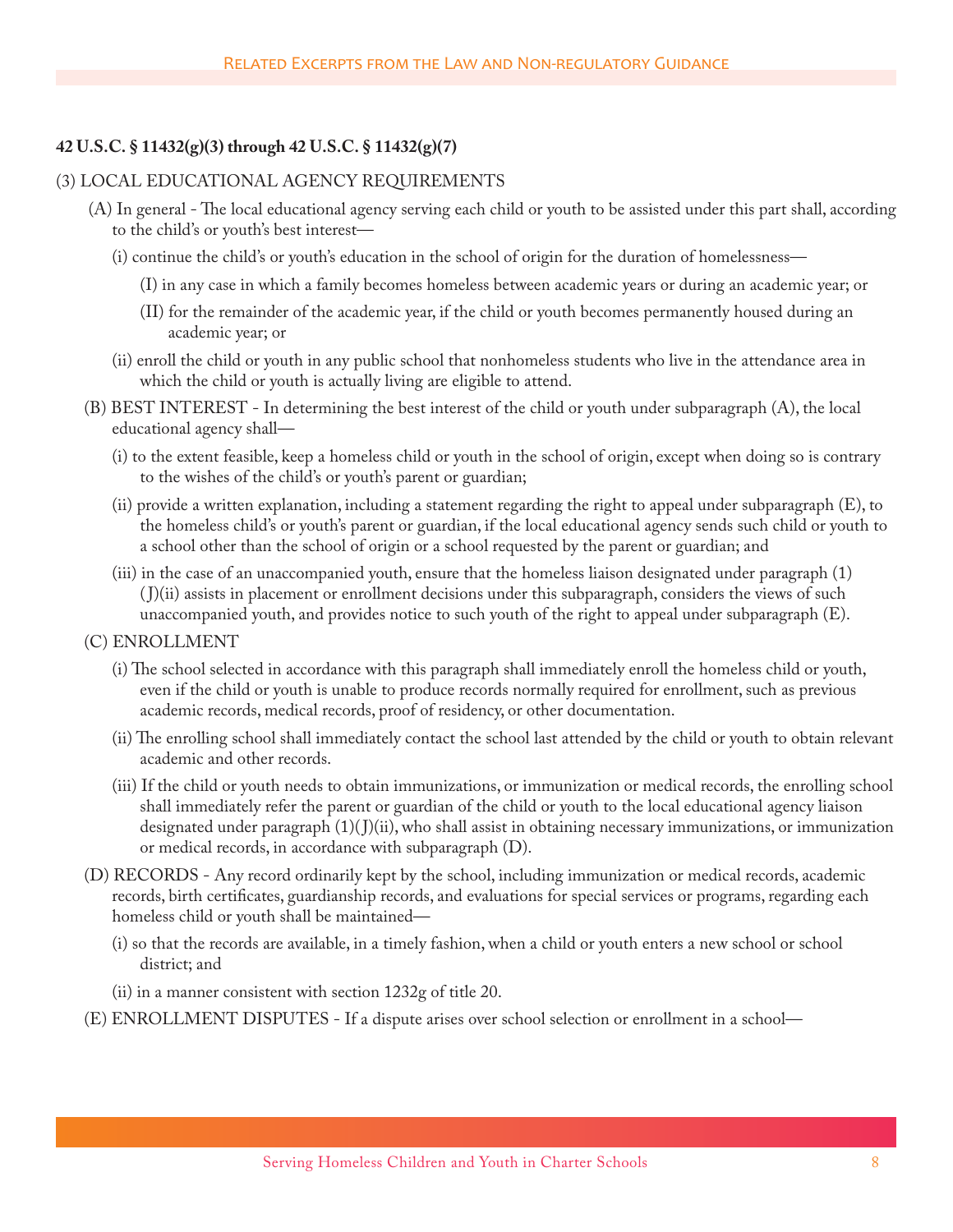- (i) the child or youth shall be immediately admitted to the school in which enrollment is sought, pending resolution of the dispute;
- (ii) the parent or guardian of the child or youth shall be provided with a written explanation of the school's decision regarding school selection or enrollment, including the rights of the parent, guardian, or youth to appeal the decision;
- (iii) the child, youth, parent, or guardian shall be referred to the local educational agency liaison designated under paragraph  $(1)(J)(ii)$ , who shall carry out the dispute resolution process as described in paragraph  $(1)(C)$  as expeditiously as possible after receiving notice of the dispute; and
- (iv) in the case of an unaccompanied youth, the homeless liaison shall ensure that the youth is immediately enrolled in school pending resolution of the dispute.
- (F) PLACEMENT CHOICE The choice regarding placement shall be made regardless of whether the child or youth lives with the homeless parents or has been temporarily placed elsewhere.
- (G) SCHOOL OF ORIGIN DEFINED In this paragraph, the term "school of origin" means the school that the child or youth attended when permanently housed or the school in which the child or youth was last enrolled.
- (H) CONTACT INFORMATION Nothing in this part shall prohibit a local educational agency from requiring a parent or guardian of a homeless child to submit contact information.

(4) COMPARABLE SERVICES - Each homeless child or youth to be assisted under this part shall be provided services comparable to services offered to other students in the school selected under paragraph (3), including the following:

- (A) Transportation services.
- (B) Educational services for which the child or youth meets the eligibility criteria, such as services provided under title I of the Elementary and Secondary Education Act of 1965 [20 U.S.C. 6301 et seq.] or similar State or local programs, educational programs for children with disabilities, and educational programs for students with limited English proficiency.
- (C) Programs in vocational and technical education.
- (D) Programs for gifted and talented students.
- (E) School nutrition programs.

# (5) COORDINATION

- (A) IN GENERAL Each local educational agency serving homeless children and youths that receives assistance under this part shall coordinate—
	- (i) the provision of services under this part with local social services agencies and other agencies or programs providing services to homeless children and youths and their families, including services and programs funded under the Runaway and Homeless Youth Act (42 U.S.C. 5701 et seq.); and
	- (ii) with other local educational agencies on interdistrict issues, such as transportation or transfer of school records.
- (B) HOUSING ASSISTANCE If applicable, each State educational agency and local educational agency that receives assistance under this part shall coordinate with State and local housing agencies responsible for developing the comprehensive housing affordability strategy described in section 12705 of this title to minimize educational disruption for children and youths who become homeless.
- (C) COORDINATION PURPOSE The coordination required under subparagraphs (A) and (B) shall be designed to—
	- (i) ensure that homeless children and youths have access and reasonable proximity to available education and related support services; and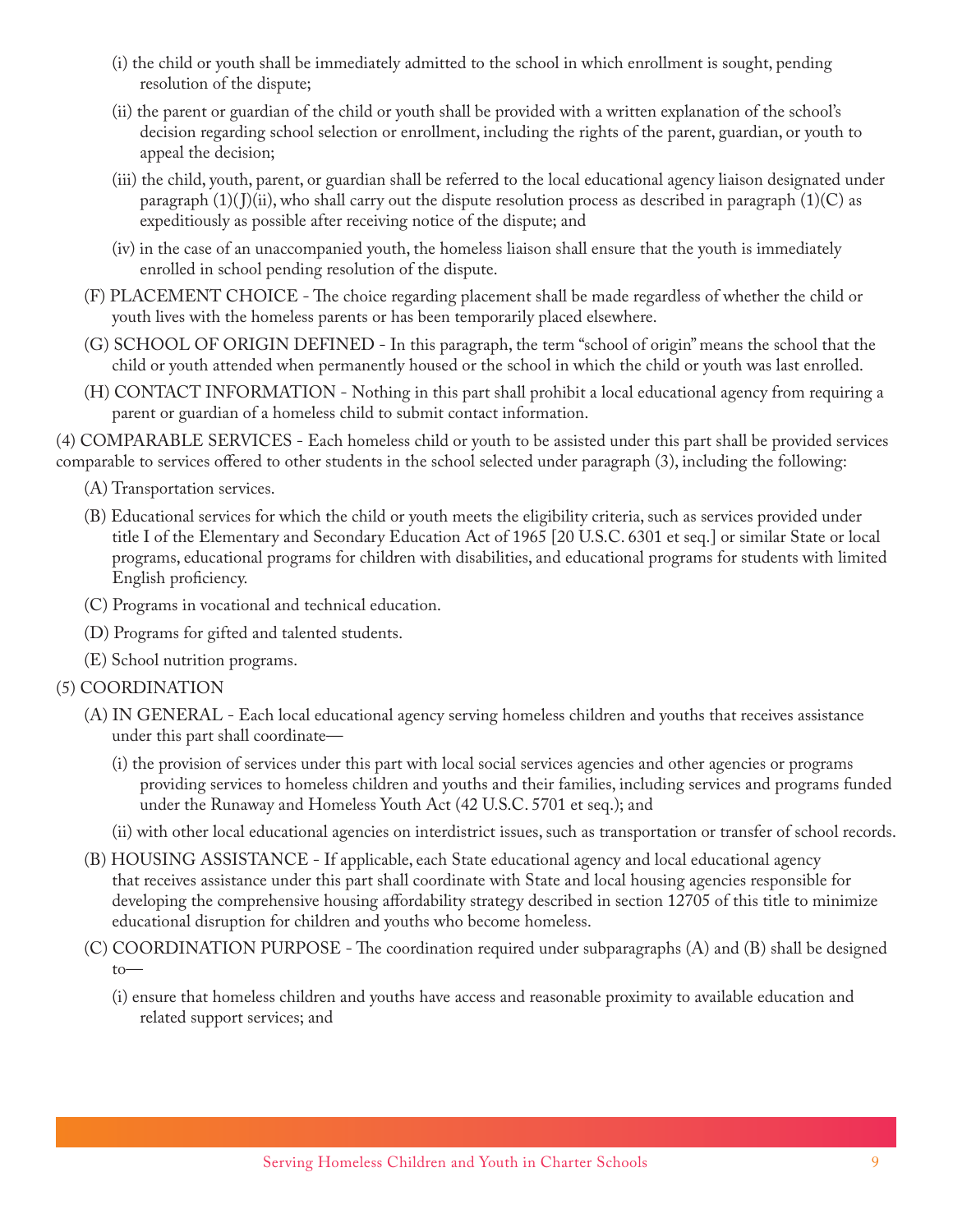(ii) raise the awareness of school personnel and service providers of the effects of short-term stays in a shelter and other challenges associated with homelessness.

# (6) LOCAL EDUCATIONAL AGENCY LIAISON

- (A) DUTIES Each local educational agency liaison for homeless children and youths, designated under paragraph  $(1)($  J $(ii)$ , shall ensure that—
	- (i) homeless children and youths are identified by school personnel and through coordination activities with other entities and agencies;
	- (ii) homeless children and youths enroll in, and have a full and equal opportunity to succeed in, schools of that local educational agency;
	- (iii) homeless families, children, and youths receive educational services for which such families, children, and youths are eligible, including Head Start and Even Start programs and preschool programs administered by the local educational agency, and referrals to health care services, dental services, mental health services, and other appropriate services;
	- (iv) the parents or guardians of homeless children and youths are informed of the educational and related opportunities available to their children and are provided with meaningful opportunities to participate in the education of their children;
	- (v) public notice of the educational rights of homeless children and youths is disseminated where such children and youths receive services under this chapter, such as schools, family shelters, and soup kitchens;
	- (vi) enrollment disputes are mediated in accordance with paragraph (3)(E); and
	- (vii) the parent or guardian of a homeless child or youth, and any unaccompanied youth, is fully informed of all transportation services, including transportation to the school of origin, as described in paragraph  $(1)(J)(iii)$ , and is assisted in accessing transportation to the school that is selected under paragraph  $(3)(A)$ .
- (B) NOTICE State coordinators established under subsection  $(d)(3)$  of this section and local educational agencies shall inform school personnel, service providers, and advocates working with homeless families of the duties of the local educational agency liaisons.
- (C) LOCAL AND STATE COORDINATION Local educational agency liaisons for homeless children and youths shall, as a part of their duties, coordinate and collaborate with State coordinators and community and school personnel responsible for the provision of education and related services to homeless children and youths.

# (7) REVIEW AND REVISIONS

- (A) IN GENERAL Each State educational agency and local educational agency that receives assistance under this part shall review and revise any policies that may act as barriers to the enrollment of homeless children and youths in schools that are selected under paragraph (3).
- (B) CONSIDERATION In reviewing and revising such policies, consideration shall be given to issues concerning transportation, immunization, residency, birth certificates, school records and other documentation, and guardianship.
- (C) SPECIAL ATTENTION Special attention shall be given to ensuring the enrollment and attendance of homeless children and youths who are not currently attending school.

# **42 U.S.C. § 11432(c)(3)(A)**

Except as provided in subparagraph  $(B)$  and section 11433(a)(2)(B)(ii) of this title, in providing a free public education to a homeless child or youth, no State receiving funds under this part shall segregate such child or youth in a separate school, or in a separate program within a school, based on such child's or youth's status as homeless.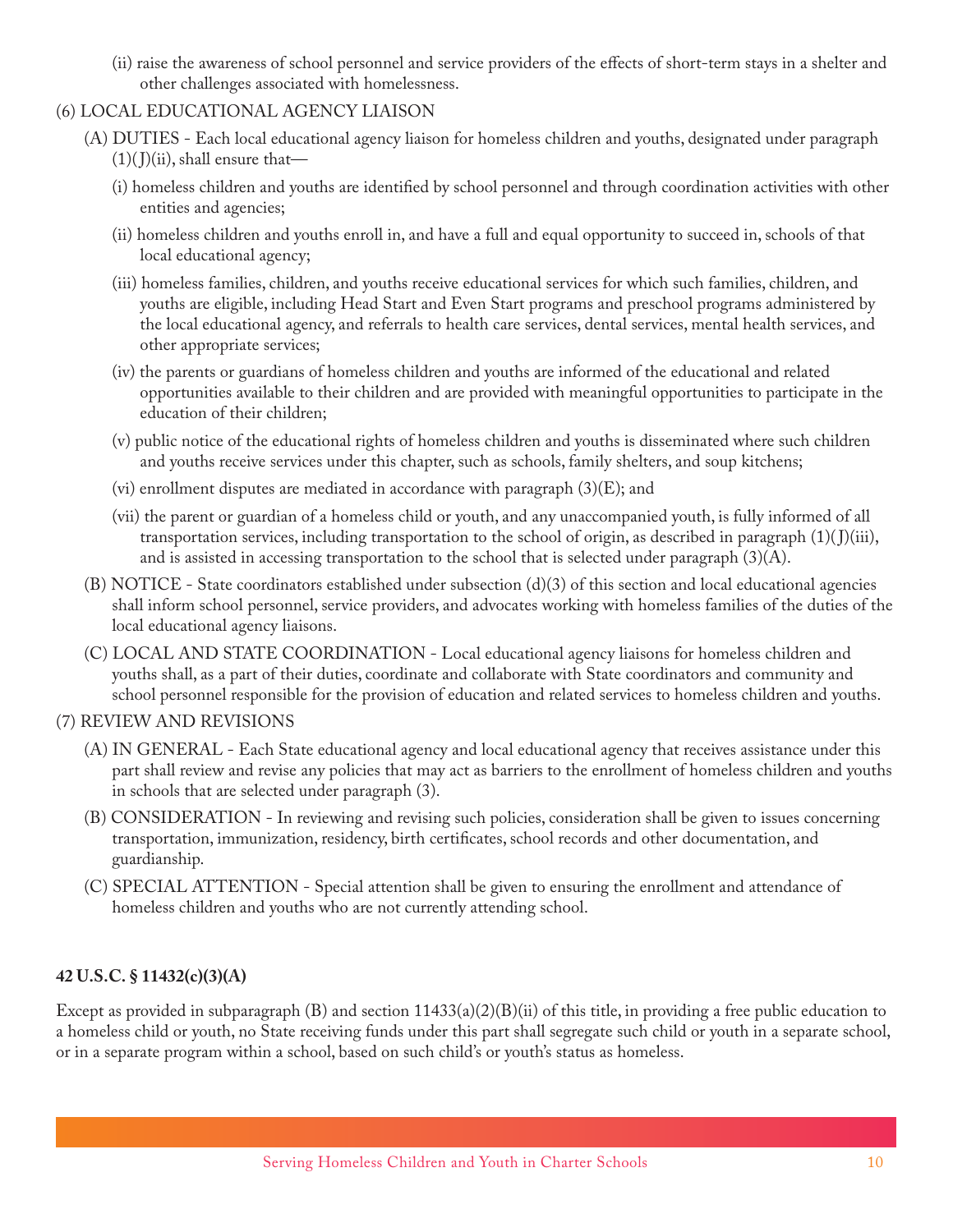### **42 U.S.C. § 11434(h)(1)**

From funds appropriated under section 11435 of this title, the Secretary shall, directly through grants, contracts, or cooperative agreements, periodically collect and disseminate data and information regarding

- (A) The number and location of homeless children and youths;
- (B) The education and related services such children and youths receive;
- (C) The extent to which the needs of homeless children and youths are being met; and
- (D) Such other data and information as the Secretary determines to be necessary and relevant to carry out this part.

### **Education for Homeless Children and Youth Program Non-regulatory Guidance**

H-3. May funds under Part A of Title I or Part A of Title V of ESEA be used to transport homeless students to and from the school of origin?

In general, LEAs may not use funds under Title I, Part A or Title V, Part A to transport homeless students to or from their school of origin. Transportation services to the school of origin are mandated under the McKinney-Vento Act's statute. The "no-supplanting" provisions in Title I and Title V prohibit those funds from being used to support activities that the LEA would otherwise be required to provide.

M-2. If a homeless child becomes permanently housed during a school year, is that child eligible to receive Title I, Part A services for the remainder of that school year?

Yes. In general, a homeless child or youth that becomes permanently housed during a school year continues to remain eligible for Title I, Part A services for the remainder of that school year. This helps ensure educational stability for formerly homeless children. For example, it may be appropriate in certain circumstances for an LEA to use Title I, Part A funds to transport formerly homeless students to or from their school of origin for the remainder of the school year in which they become permanently housed. (However, the Title I supplanting prohibition prohibits an LEA from using Title I, Part A funds to transport homeless students to or from their school of origin. (See Question H-3.)

### **Using Title I, Part A ARRA Funds for Grants to Local Educational Agencies to Strengthen Education, Drive Reform, and Improve Results for Students | The American Recovery and Reinvestment Act of 2009 (ARRA) Guidance**

G-11. May Title I, Part A ARRA funds be used to provide services to homeless students?

Yes. Serving homeless students is an integral part of Title I, Part A. Homeless students who attend any school served by an LEA, regardless of whether the school receives Title I funds, are eligible for Title I services. (ESEA section 1115(b) (2)(E).) Specifically, an LEA must reserve such funds as are necessary to provide services to homeless students who attend non-Title I schools that are comparable to those provided to students in Title I schools. These services may include providing educationally related support services to homeless children in shelters and other locations where they may live.  $(ESEA section 1113(c)(3)(A))$  To the extent that services to students in Title I schools increase due to the large increase in Title I, Part A ARRA funds, the obligation to provide comparable services to homeless students in non-Title I schools would increase accordingly.

Title I, Part A ARRA funds may provide a wide variety of services to homeless students. In addition to providing services to assist homeless students in meeting the State's challenging academic achievement standards, Title I, Part A ARRA funds may be used to provide services that may not ordinarily be provided to other Title I students. For example, to help homeless students effectively take advantage of educational opportunities, an LEA may use Title I, Part A ARRA funds to provide, where appropriate, items or services including, but not limited to—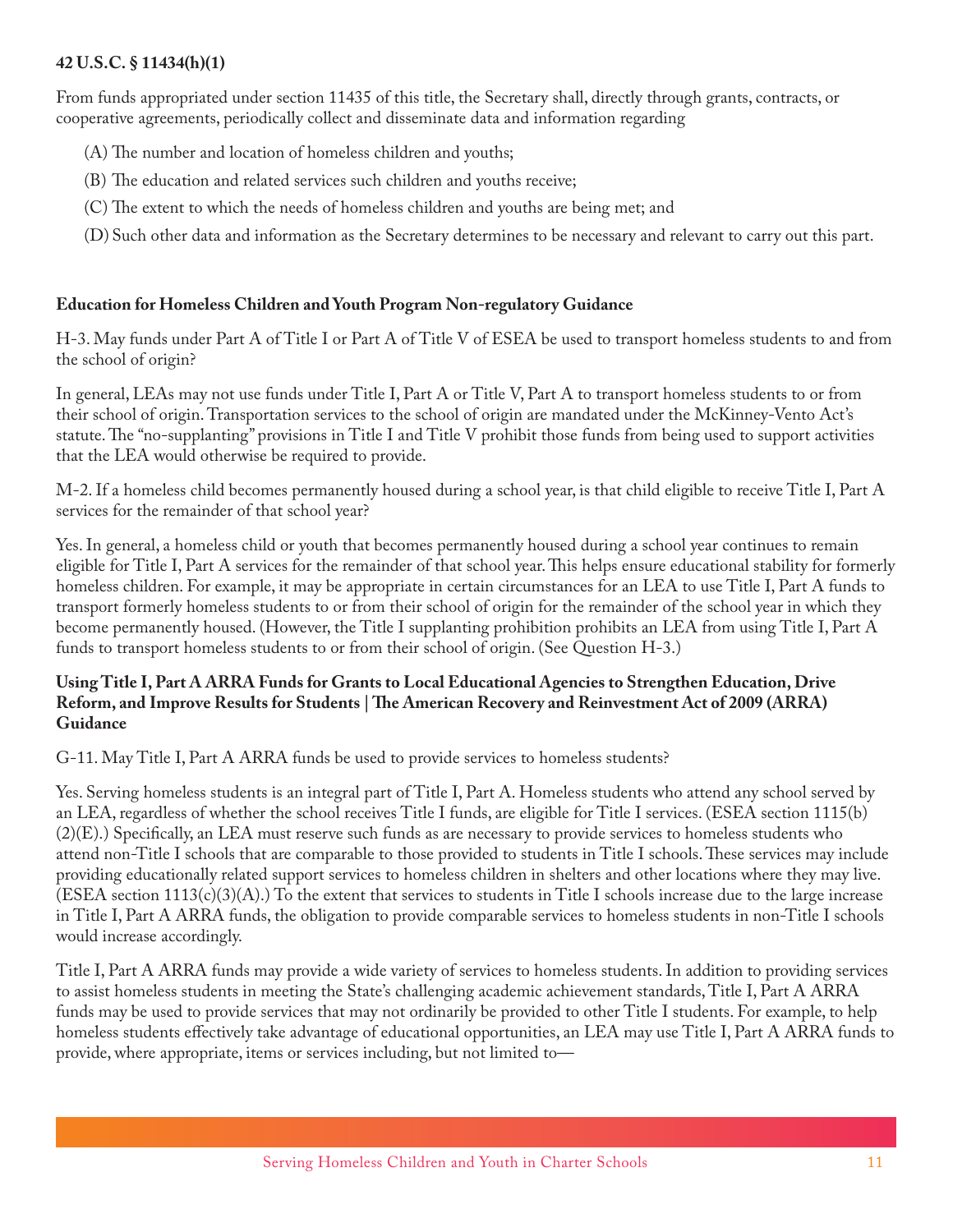- Items of clothing, particularly if necessary to meet a school's dress or uniform requirement
- Clothing and shoes necessary to participate in physical education classes
- Student fees that are necessary to participate in the general education program
- Personal school supplies such as backpacks and notebooks
- Birth certificates necessary to enroll in school
- Immunizations
- R5 Food
- Medical and dental services
- Eyeglasses and hearing aids
- Counseling services to address anxiety related to homelessness that is impeding learning
- R5 Outreach services to students living in shelters, motels, and other temporary residences
- Extended learning time (before and after school, Saturday classes, summer school) to compensate for lack of quiet time for homework in shelters or other overcrowded living conditions
- Tutoring services, especially in shelters or other locations where homeless students live
- Parental involvement specifically oriented to reaching out to parents of homeless students
- Fees for AP and IB testing
- Fees for SAT/ACT testing
- GED testing for school-age students

Several principles govern the use of Title I, Part A ARRA funds to provide such services to homeless students. First, the services must be reasonable and necessary to assist homeless students to take advantage of educational opportunities. (ESEA section 1113(c)(3)(A); OMB Circular A-87, Attachment A, C.1.a) Second, Title I, Part A ARRA funds must be used as a last resort when funds or services are not reasonably available from other public or private sources, such as the U.S. Department of Agriculture's free- and reduced-price school lunch program, public health clinics, or local discretionary funds (sometimes provided by the PTA) used to provide similar services for economically disadvantaged students generally. (ESEA section  $1115(e)(2)$ .)

Title I, Part A ARRA funds also may be used to support a homeless liaison. The McKinney-Vento Homeless Assistance Act (McKinney-Vento) requires each LEA in a State that receives McKinney-Vento funds to designate an appropriate staff person, who may also be a coordinator for other Federal programs, as a liaison for homeless children. (MVHAA section  $722(g)(1)(J)(ii)$ ). Because the statute specifically authorizes that another Federally funded coordinator may perform these duties, an individual paid, in whole or in part, with Title I, Part A funds, including Title I, Part A ARRA funds, may also serve as a homeless liaison.

Funds provided under the McKinney-Vento Education for Homeless Children and Youth program, which is authorized under Title II, Subtitle B of McKinney-Vento including funds made available through the ARRA, may also be used to provide services for homeless students and pay for a homeless liaison.